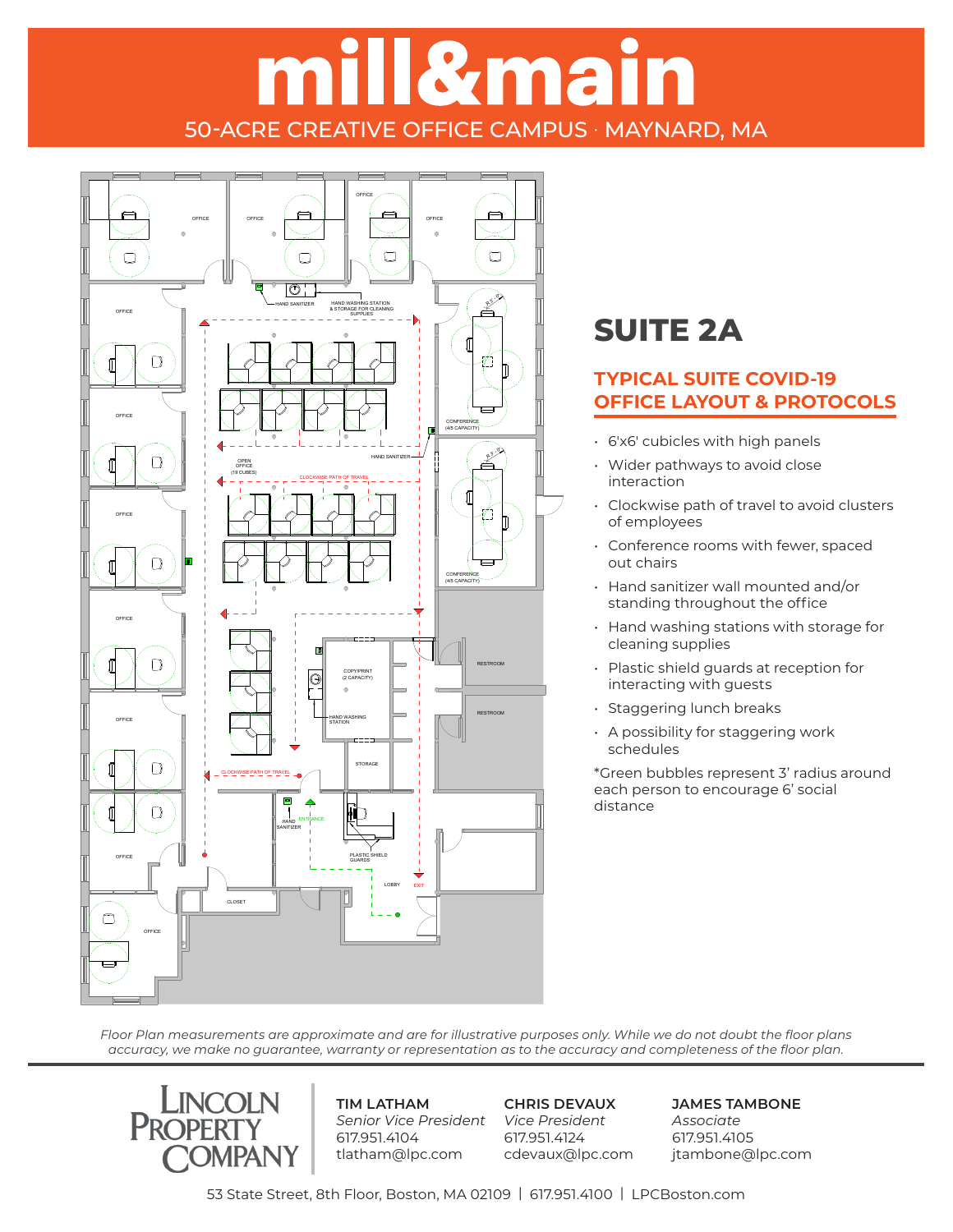## **Il&main** 50-ACRE CREATIVE OFFICE CAMPUS · MAYNARD, MA



### **SUITE 3A**

#### **TYPICAL SUITE COVID-19 OFFICE LAYOUT & PROTOCOLS**

- **6**'x6' cubicles with high panels
	- Wider pathways to avoid close interaction
	- Clockwise path of travel to avoid clusters of employees
	- Conference rooms with fewer, spaced out chairs
	- Hand sanitizer wall mounted and/or standing throughout the office
	- Hand washing stations with storage for cleaning supplies
	- Plastic shield guards at reception for interacting with guests
	- Staggering lunch breaks
	- A possibility for staggering work schedules

\*Green bubbles represent 3' radius around each person to encourage 6' social distance

*Floor Plan measurements are approximate and are for illustrative purposes only. While we do not doubt the floor plans*  accuracy, we make no guarantee, warranty or representation as to the accuracy and completeness of the floor plan.



**TIM LATHAM** *Senior Vice President Vice President* 617.951.4104 tlatham@lpc.com

**CHRIS DEVAUX** 617.951.4124 cdevaux@lpc.com **JAMES TAMBONE** *Associate* 617.951.4105 jtambone@lpc.com

53 State Street, 8th Floor, Boston, MA 02109 | 617.951.4100 | LPCBoston.com